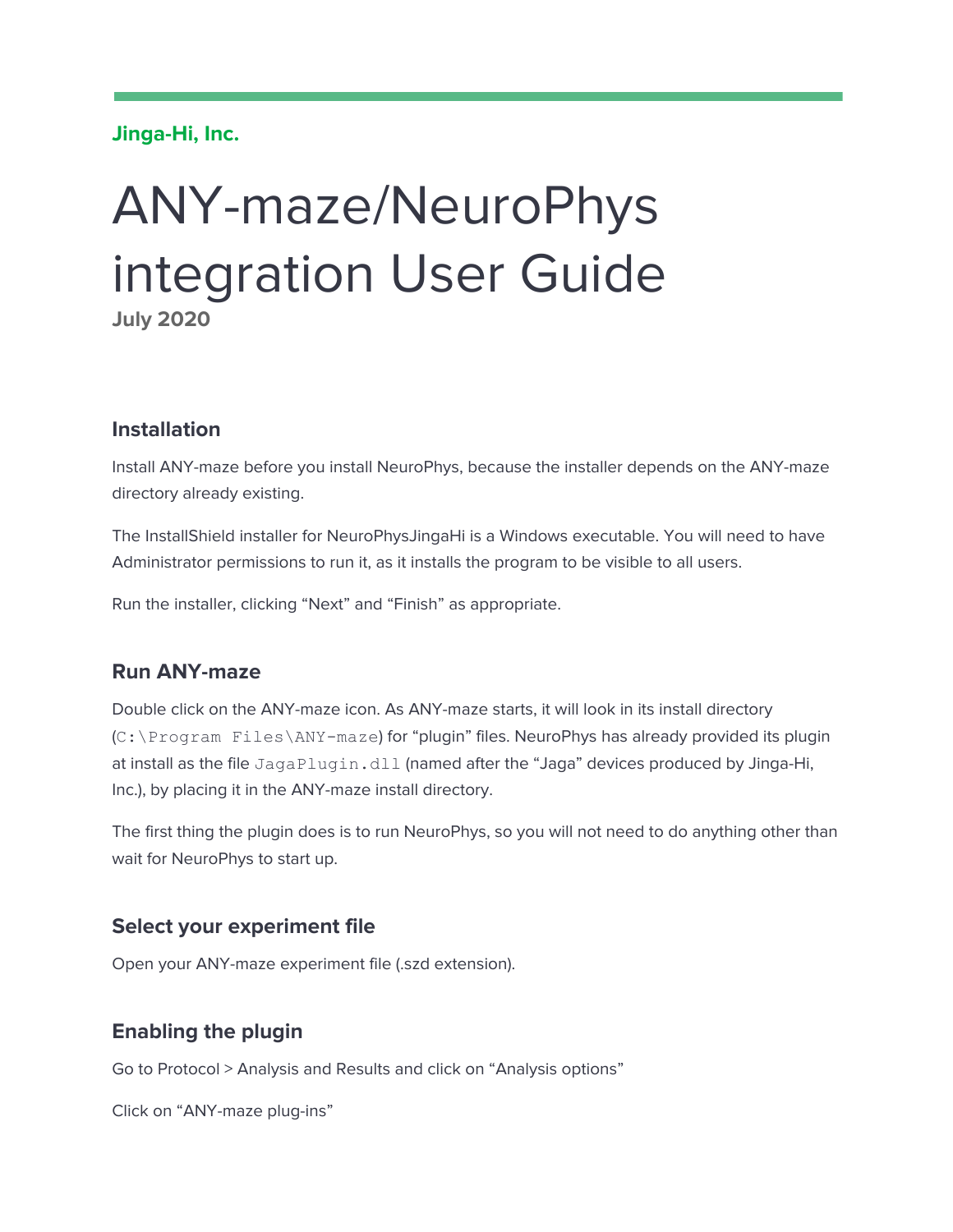



## **Identify all actions you would like to report to NeuroPhys**

In your Procedures (Protocol > Testing > Procedures), you can insert an Action at any point. You may want to create many actions in different scripts.

First, enumerate all the Actions that you would like to create, and assign a unique number from 0 to 250 to each to act as the "Event ID". Also, give each action a name. Keeping track of these desired actions in a spreadsheet would be a good idea, to ensure you don't accidentally create duplicate IDs.

It is permissible to have multiple actions, even in different Procedures, that use the same event ID and name, as long as you want to treat them identically in your data analysis. Note that in this case it's important to ensure the event ID and name match in each case, as the JagaPluginn is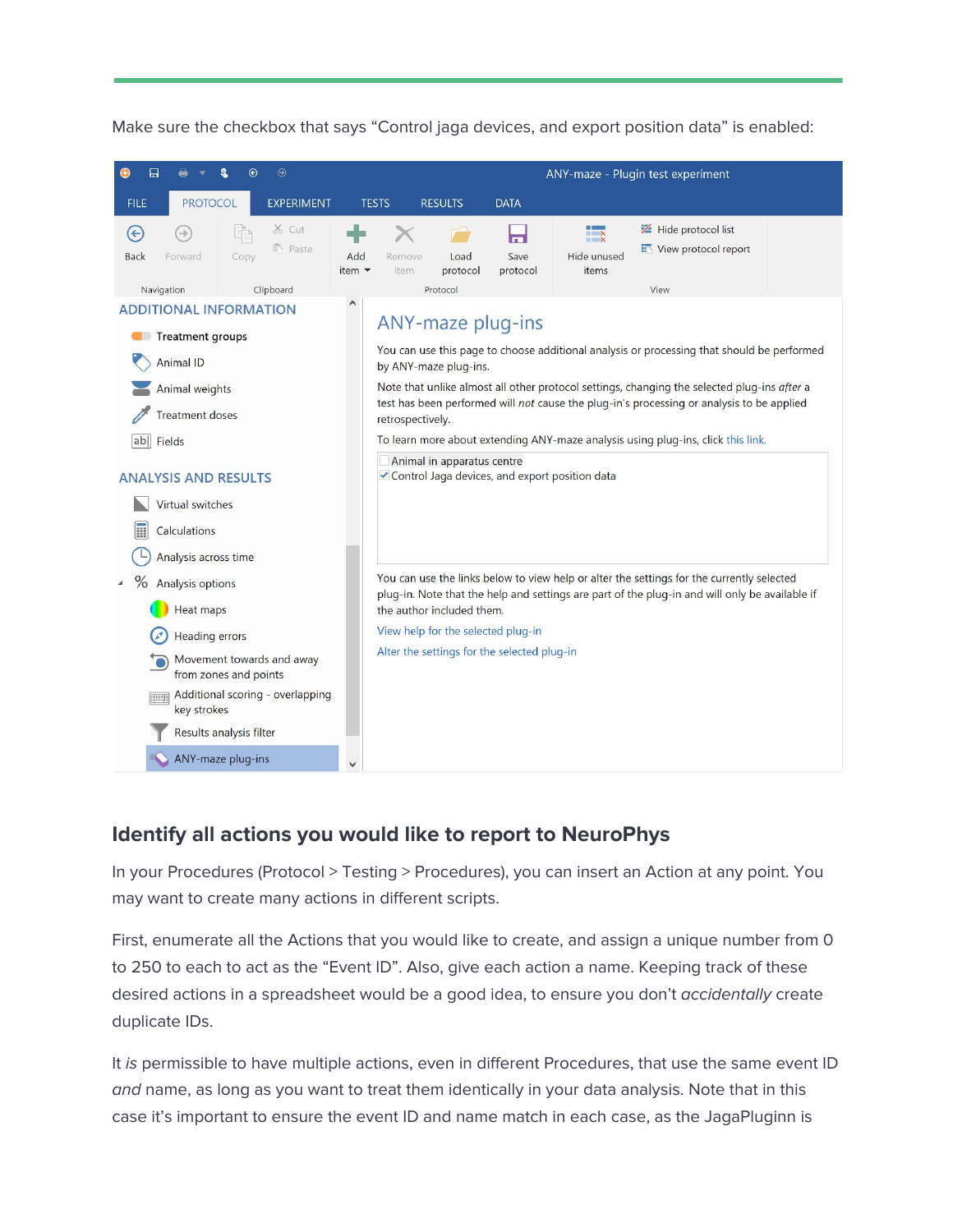unable to enforce uniqueness, and having different names with the same ID will create confusion as the name could switch back and forth between the two cases.

Now, given your list of desired event IDs and names, create the actions by dragging and dropping an "Action" component into the proper location in your procedure.

| 4 STATEMENTS  |  |                             |  |                               |                                  |  |
|---------------|--|-----------------------------|--|-------------------------------|----------------------------------|--|
| Wait until:   |  | Repeat $\blacktriangledown$ |  |                               |                                  |  |
| Action:       |  |                             |  | Wait until: (Time elapsed: 2s | $(Timer 1)$ $\blacktriangledown$ |  |
| Repeat  While |  |                             |  |                               |                                  |  |
| If  then      |  | Forever                     |  |                               |                                  |  |
| Set  to       |  |                             |  |                               |                                  |  |
|               |  |                             |  |                               |                                  |  |

Select the Action's drop down menu:

| Repeat $\blacktriangledown$              |                        |            |
|------------------------------------------|------------------------|------------|
| Action:<br>$\ldots$ $\blacktriangledown$ |                        |            |
| Wait until:                              | Test control           | ▶<br> r 1) |
| Forever                                  | Video recorder control | Þ          |
|                                          | Messages & text        | Þ          |
|                                          | $\%$<br>Analysis       | ▶          |
|                                          | Plug-ins<br>$\bigcirc$ | Þ          |
|                                          | Þ<br>Run a program     | ▶          |

And select Plug-ins > Export actions to NeuroPhys > Trigger the plug-in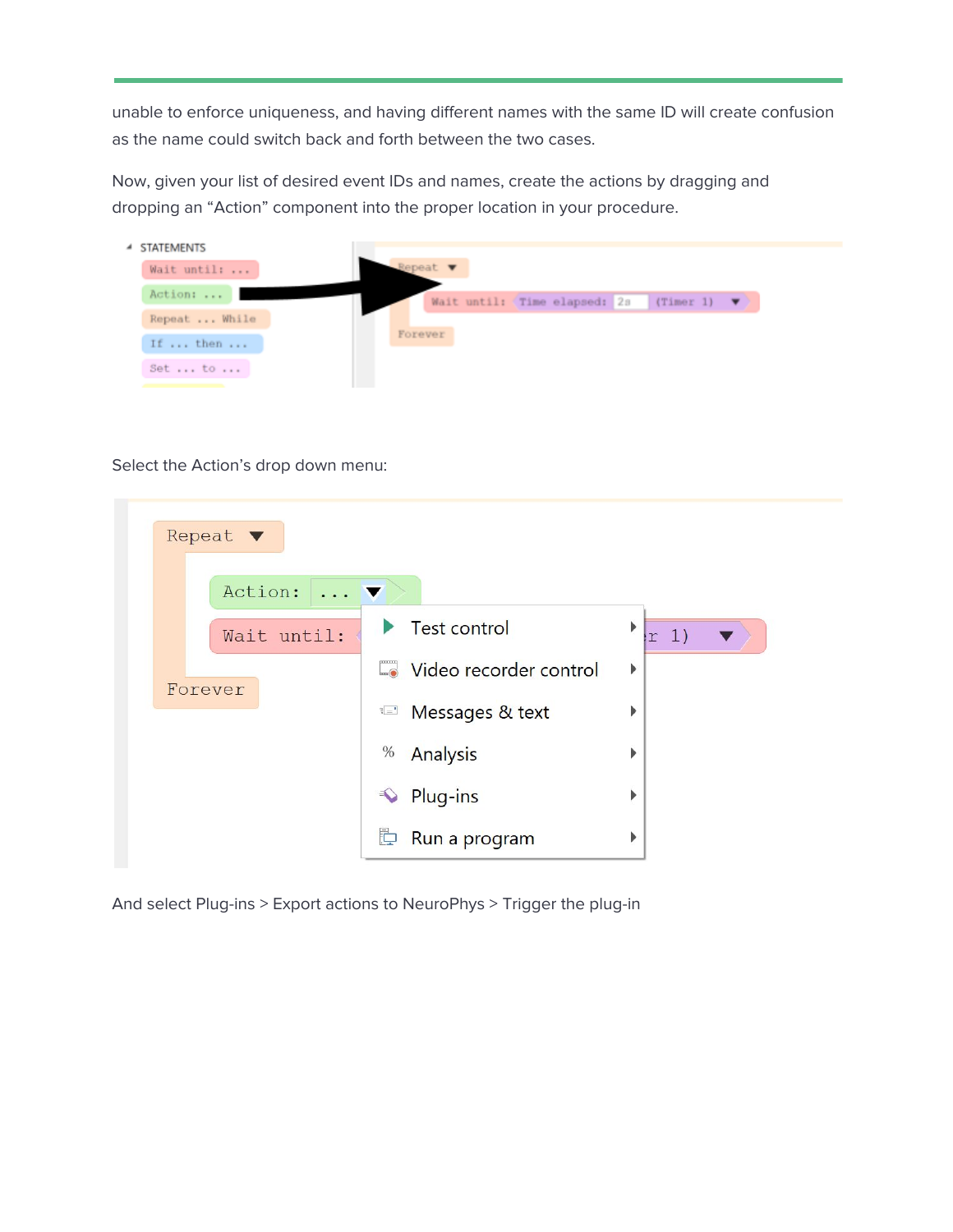| Repeat $\blacktriangledown$<br>Action:<br>$\ldots$ $\blacktriangledown$ |                                              |                                                                                   |
|-------------------------------------------------------------------------|----------------------------------------------|-----------------------------------------------------------------------------------|
| Wait until:                                                             | <b>Test control</b><br>▶                     | Þ<br>r(1)<br>$\overline{\phantom{a}}$                                             |
| Forever                                                                 | $\Box$<br>Video recorder control             | Þ                                                                                 |
|                                                                         | Messages & text<br>$\mathbf{t} = \mathbf{t}$ |                                                                                   |
|                                                                         | %<br>Analysis                                |                                                                                   |
|                                                                         | • Plug-ins                                   | <b>Export actions to NeuroPhys</b><br>Trigger the plug-in<br>$\bigcirc$<br>r<br>r |
|                                                                         | Þ<br>Run a program                           |                                                                                   |
|                                                                         |                                              |                                                                                   |

The following dialog will appear, in which you should enter your chosen event name and event ID (in the range 0-250 only). Click OK.

| Action plugin settings | Event name   My new event name |        |    |
|------------------------|--------------------------------|--------|----|
|                        | Event ID $(0-250)$ 0           |        |    |
|                        |                                | Cancel | OK |

You can come back to this dialog to edit the name or ID at any time (not during a test) by clicking on the pencil-shaped "Edit action" icon: